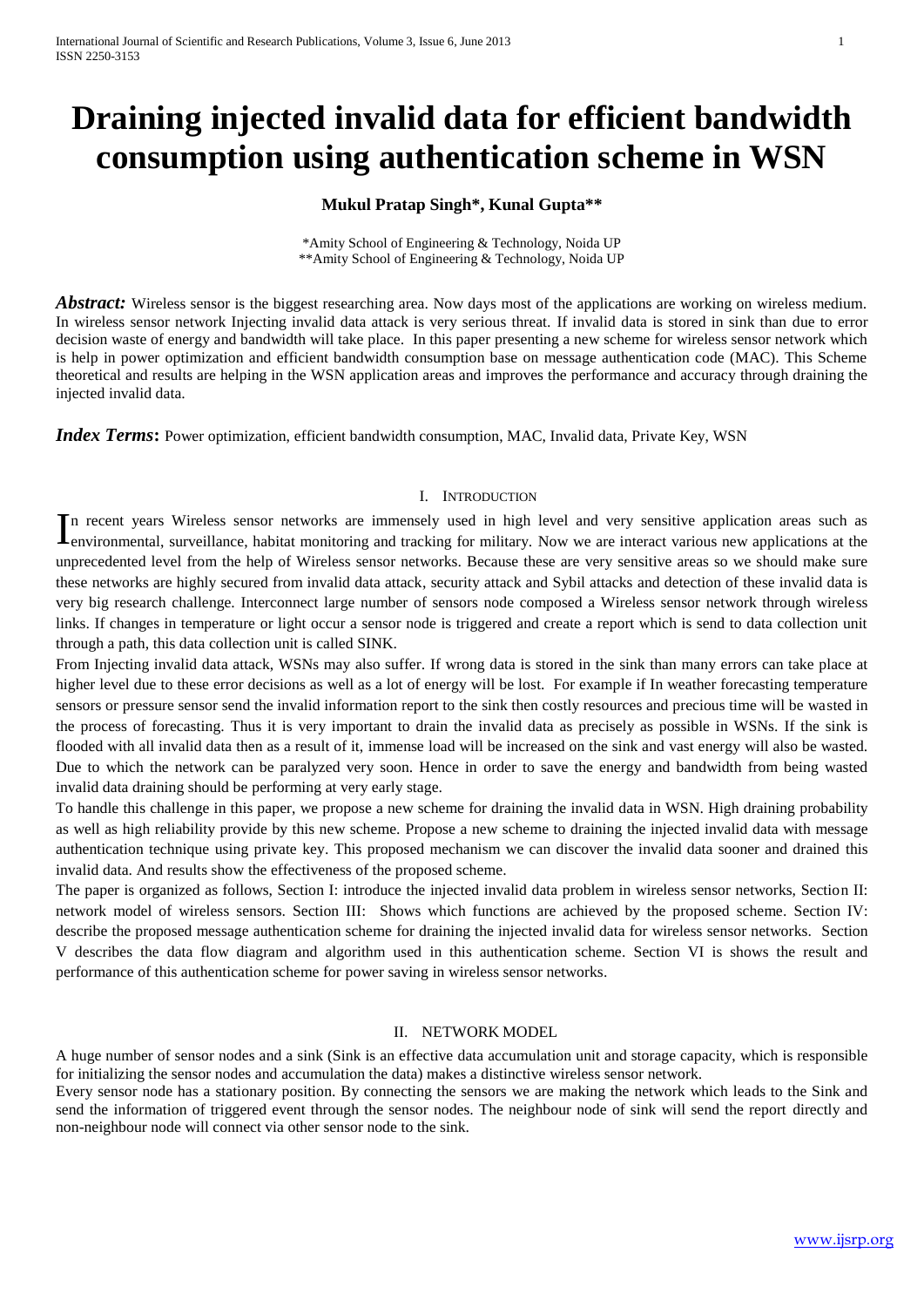

**Figure 1: Network model**

## III. DESIGN GOAL

By develop a new authentication scheme for draining the injected invalid data following desirable objectives will be achieved.

## **Quickly detecting the injected invalid data**

A powerful data storage device is called SINK. A sink is a bottleneck as all authentication tasks are fulfilled at the sink, we detect the invalid data before it reached to the sink because if invalid data reached to the sink then it will occur problems in the high level applications. In this paper we are detecting the invalid data at the source node. To save more energy and bandwidth of entire network, invalid data detected at initial stage.

#### **Accomplish the Draining the Invalid data process.**

After the quickly detecting the injected invalid data process we can accomplish the task of draining invalid data.

## **Accomplish a scheme to save from Gang Injecting Invalid Data Attack**

If too many invalid data reached the sink than sink will affected from DoS (Denial of Service) attack. While more than one invalid data or a gang of invalid data aggregate at the source node and attack to the sink than it will be called gang injecting invalid data attack. Due to mobilization the gang injecting invalid data attack is hard to resist and more challenging. And by this authentication scheme we obtain the goal of protecting from gang injecting invalid data attack.



 **Figure 2: Gang Injecting Invalid Data Attack**

## IV. PROPOSED AUTHENTICATION SCHEME BASED POWER OPTIMIZATION TECHNIQUE

This technique is use for draining the injected invalid data from wireless sensor network and save the power in WSN. In this technique Message Authentication code is used. Message authentication code (MAC) provides knowledge to the recipient of the message which came from the expected sender and has not been altered in transit.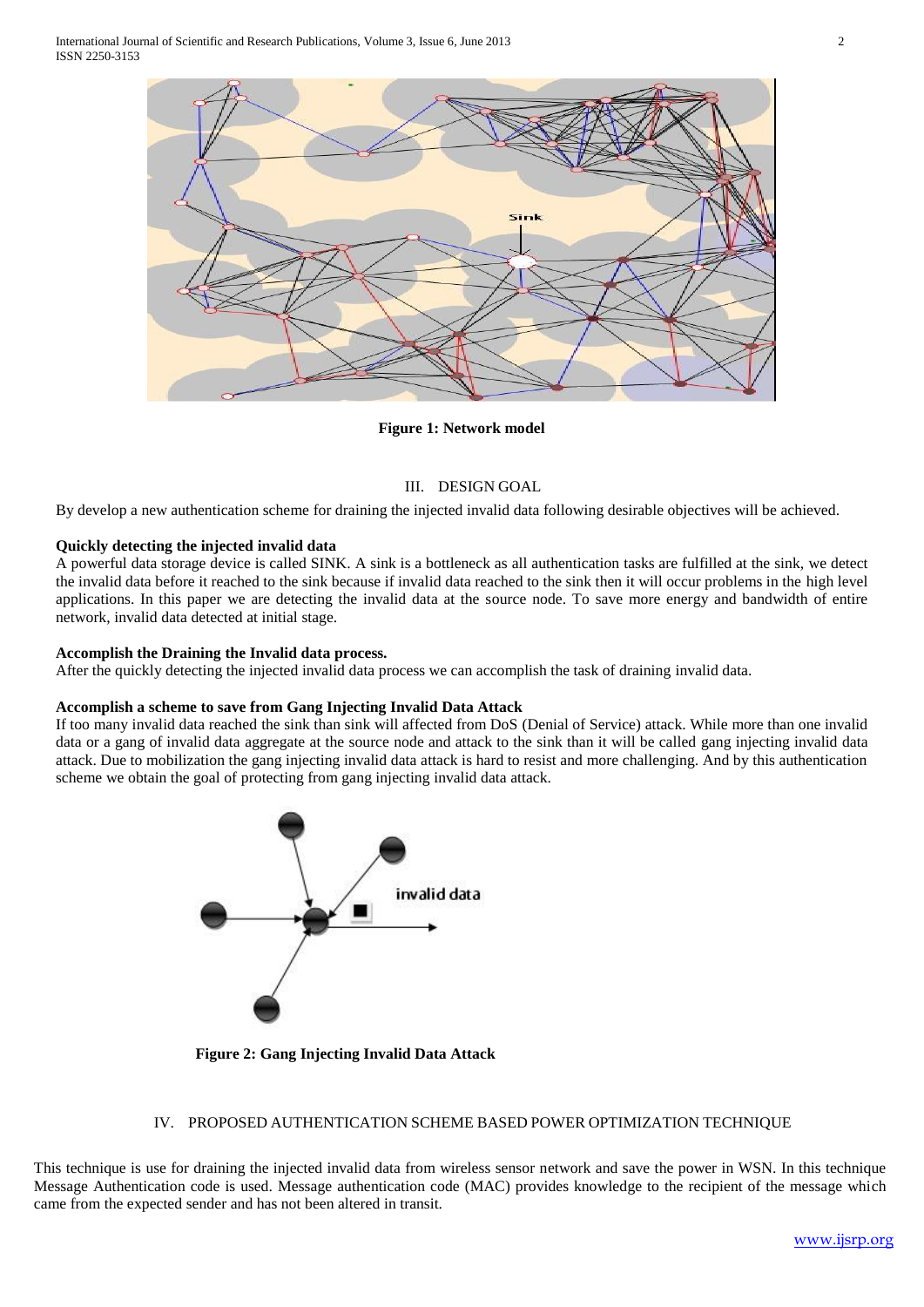Let h (.) be a secure cryptographic hash function. A MAC in  $Z2^{\text{A}}$  can be considered as a keyed hash [13], and defined as

MAC (m, k, n) = h (m||k) mod 
$$
2^n
$$
n

Where m, k, n are a message, a key, and an adjustable parameter, respectively. When  $n = 1$ , MAC (m, k, 1) provides one-bit authentication, which can filter a false message with the probability 1/2; while  $n = \alpha$ , MAC (m, k,  $\alpha$ ) can filter an invalid message with a higher probability  $1 - \frac{1}{2} \alpha$ .

To draining the invalid data injected by settled sensor nodes, this authentication scheme adopts neighbour router based draining mechanism. As shown in fig,



**Figure 3: Neighbour router based authentication mechanism**

In this mechanism, firstly set up a routing path between source node N0 and sink through  $R_1 \rightarrow R_2 \rightarrow \cdots \rightarrow R_l \rightarrow$  Sink. Each sensor  $(N_1, N_2, N_3, N_4, N_6)$  send own report m (if any change of sensor event such as temp change, pressure change, etc., this information is called report.) to source node  $N_0$  and this report m and authentication information Message authentication code send to the sink via routing path. Every sensor node has own private key and this key also shared with the sink. From the relationship between neighbour & source node, Consorting to the Elliptic Curve Cryptography based key pair establishment, established a relationship between sink & source, source & neighbours and sink & routers. When a sensor node send an invalid reports to the source node, it will be detected at source node and drained before it reaches the sink.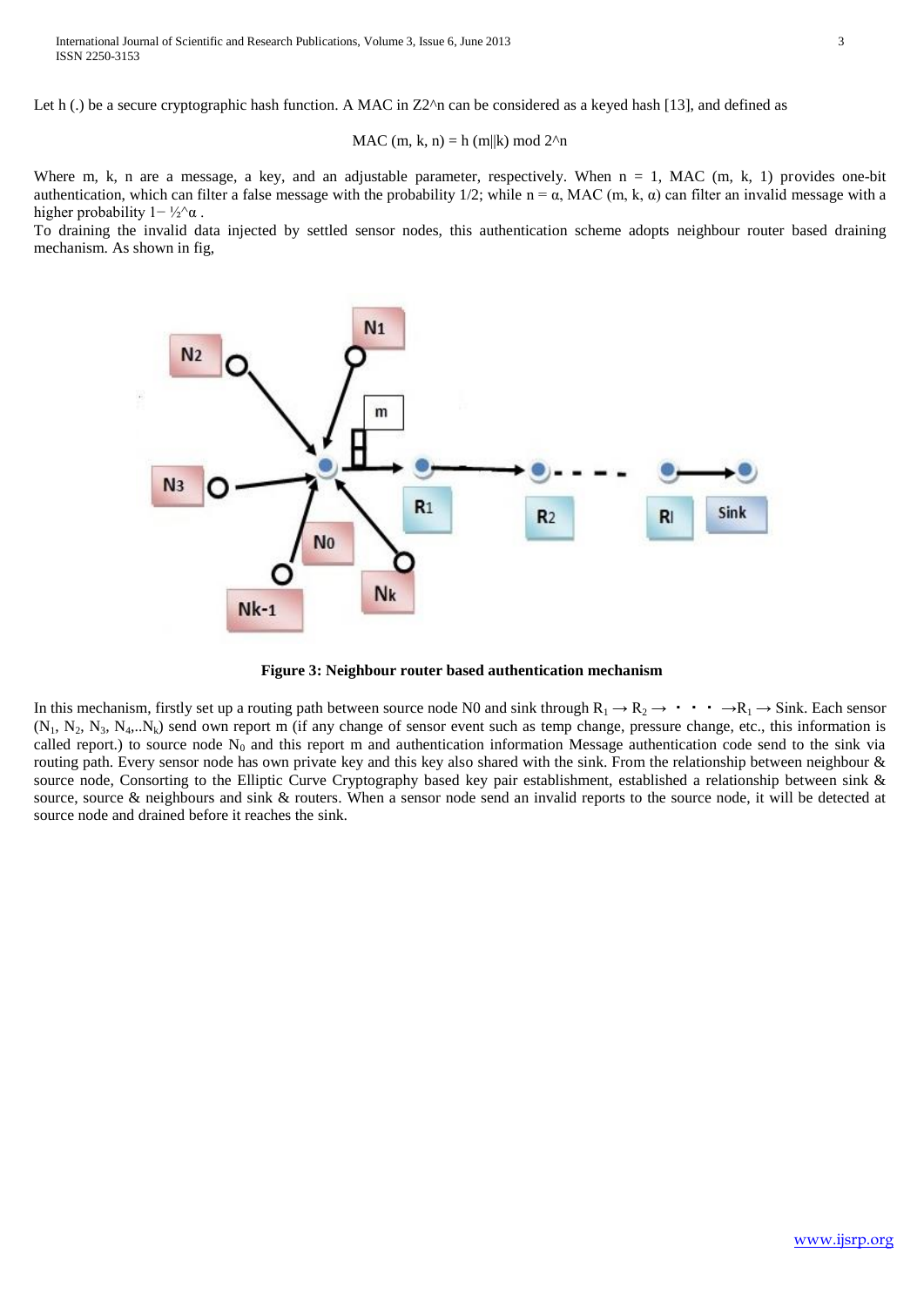# I. BLOCK DIAGRAM & ALGORITHMS



**Block Diagram**

## **Procedure of the message authentication scheme**

- 1. Start process.
- 2. Create six nodes Neighbor1  $(N_1)$ , Neighbor2  $(N_2)$ , Neighbor3  $(N_3)$ , Source node, Router node, Sink node.
- 3. Assign the IP address to every node.
- 4. Assign a message subject (Message key) to every neighbor node individually, and the sink has all the keys.
- 5. Browse the massage to  $N_1$ ,  $N_2$ ,  $N_3$  and transform to the source node.
- 6. Source node receives all the messages from  $N_1$ ,  $N_2$ ,  $N_3$  nodes.
- 7. Sink node request to source node for true data.
- 8. On the source node we detect the invalid data and send to the sink node.
- 9. Receiving the true data from Source node through router.
- 10. On sink node we obtain drained injected invalid data.
- 11. End Process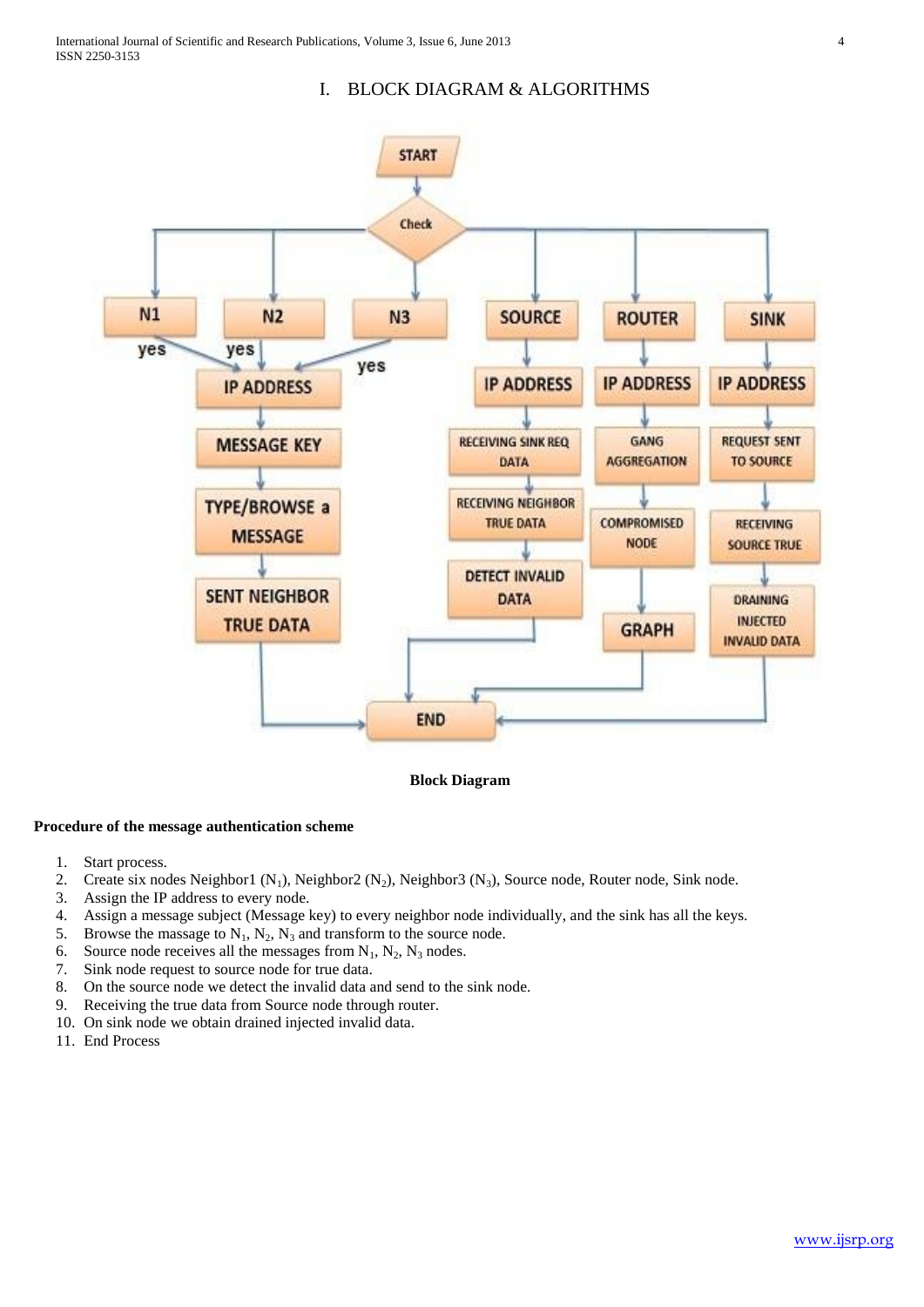International Journal of Scientific and Research Publications, Volume 3, Issue 6, June 2013 5 ISSN 2250-3153

# **Used Algorithm**

**Algorithm 1 :** With (m, T,RN<sub>0</sub>) as input, each sensor node Ni ∈ (NN<sub>0</sub> ∪ {N<sub>0</sub>}) invokes the Algorithm 1 to generate a row authentication vector) and reports  $Row_i$  to the source node  $N_0$ .

## **MAC Generation**

1: **procedure** MACGENERATION **Input:** Ni ∈ (NN<sub>0</sub> ∪ N<sub>0</sub>), m, k<sub>i</sub>, R<sub>N0</sub> **Output:** Key 2: Every neighbour node (N1,N2, N3,….Nk)is connected with the sink node (S) through Route(R1,R2,

R3….RL ) and Private key of every neighbour node(ki1,ki2,ki3…kis) shared with the SINK node.

3. **if** neighbour sends the event triggered report m to the source node

 **then** source node detects correct report m.

**Algorithm 2 :** If the returned value of Algorithm 2 is "accept", the sink accepts the report m; otherwise, the sink rejects the report.

## **Sink Verification**

- 1. **procedure** SINKVERIFACTION
	- **Input:**  $N_k$ ,  $S_k$ , m
- **Output:** accept or reject 2. if (Neighbour node key  $N_k = \text{SINK}$  node key  $S_k$ )
- 3. return value  $=$  "report m accept"
- 4. else
- 5. return value = "report m reject"
- **6. end if**
- **7. end else**
- **8. return** return value
- **9. end procedure**

# V. RESULTS

Following figure shows the route which is complete path from source to sink node with true data and it removes the gang injecting invalid data attack. Green nodes are selected for the establishing the complete path with the sink. Red nodes are showing detected invalid data and the purple node not selected in the further event and drained the invalid data before it received by the sink. By draining the invalid data we saved more energy and bandwidth of network, which was going in vain.



#### **Figure 4: Complete path from source to sink node with true data**

Invalid Negative Rate (INR) shows the high reliability of true data received by the sink. This Authentication scheme provides high draining probability with the high reliability.

For the testing of reliability of this scheme we use following

# $INR = N_t/T$

 $N_t$  **=Number of true data that cannot reach the** *sink* 

# **T= Total number of true data**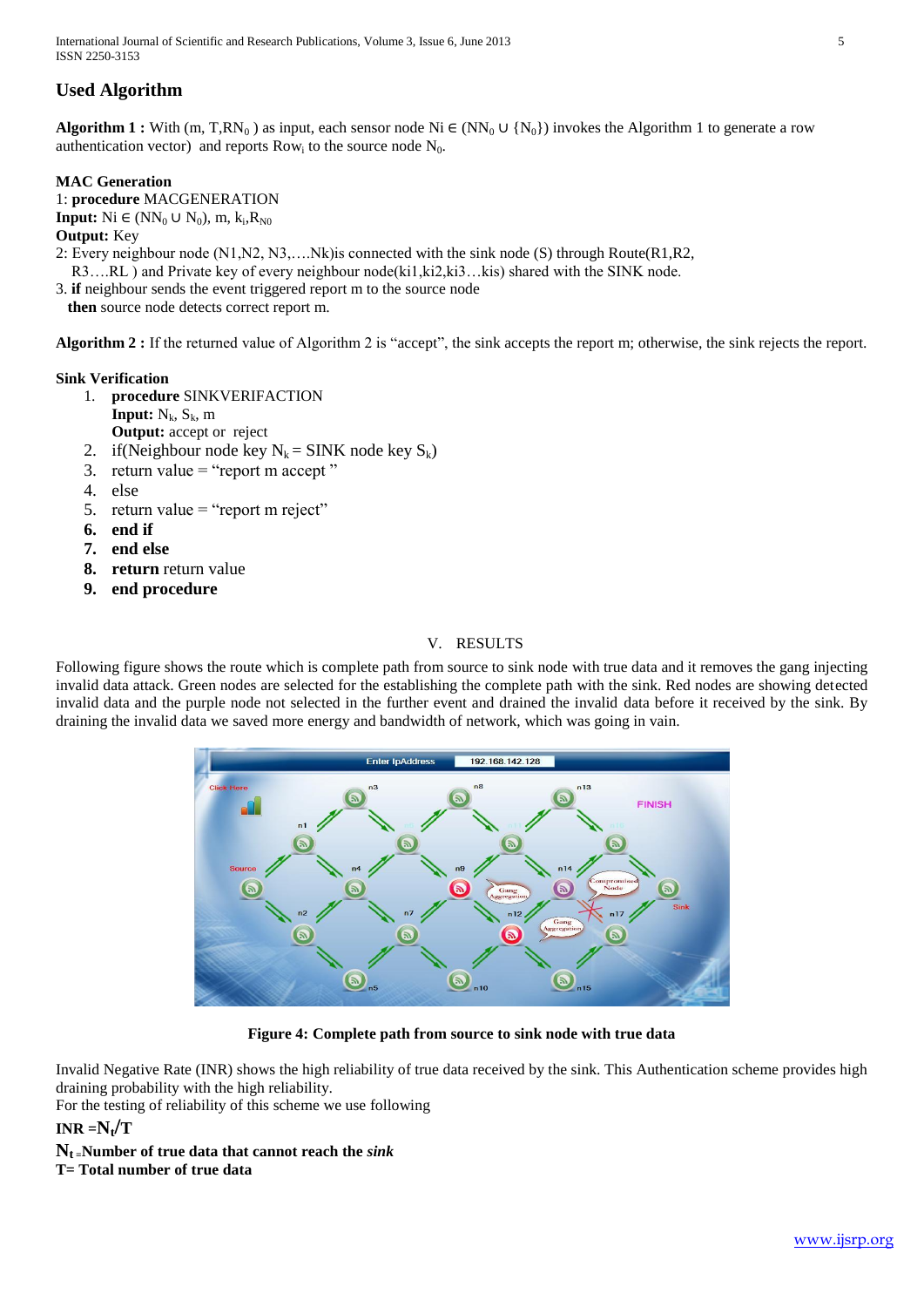If N<sub>t</sub> is small than INR will decrease and small INR shows higher reliability. This figure shows the INR probabilities between Number of true data that cannot reach the sink and transmission Report. That figure shows that if Number of true data that cannot reach the sink is decrease than INR ratio is decrease**.**



#### **Graph: INR probabilities**

#### VI. CONCLUSION & FUTURE WORK

In this paper, proposed an authentication scheme for draining the injected invalid data. . The power and communication of data are the main problems of a wireless sensor network. With its limitations, it is important to design a network that uses optimal energy resources while transferring reliable data and bandwidth will be saved. By results this scheme has been achieve high reliability and high en-routing filtering probability with multi report.

This scheme is simple and effective, that it could be used in mobile sensor node authentication scenarios. In future work, we will apply this scheme while gang injecting invalid data attack on mobile sensor networks.

#### ACKNOWLEDGEMENT

I am very thankful to my guide Mr. Kunal Gupta, who helped me to prepare this paper. I also express my gratitude to all my friends. I never forget those who gave me the idea to prepare and submit this research paper in IJSRP prestigious journal.

#### REFERENCES

[1] Mukul Pratap Singh , Kunal Gupta "Techniques of Power Optimization for Wireless Sensor Network" International Journal of Computer Applications (0975 – 8887) Volume 66– No.3,pp. 13-17 March 2013.

[2] D.Culler, D.Estrin and M.Srivastava, "Overview of Sensor Networks", IEEE Computer Society, August 2004.

[3[\] Fengchao Chen,"](http://ieeexplore.ieee.org/search/searchresult.jsp?searchWithin=p_Authors:.QT.Fengchao%20Chen.QT.&searchWithin=p_Author_Ids:38065572800&newsearch=true) Single sink node placement strategy in wireless sensor networks" [Electric Information and Control Engineering \(ICEICE\),](http://ieeexplore.ieee.org/xpl/mostRecentIssue.jsp?punumber=5766331) 2011 International [Conference on,1](http://ieeexplore.ieee.org/xpl/mostRecentIssue.jsp?punumber=5766331)5-17 April 2011

[4] Zheng Wang, Xiaodong Lee, Xinchang Zhang and Baoping Yan," In-Field Attack Proof of Injected False Data in Sensor Networks" Journal of communications, vol. 3, no. 6, november 2008.

[5] Priyanka S. Fulare, Nikita Chavhan "False Data Detection in Wireless Sensor Network with Secure communication" International Journal of Smart Sensors and Ad Hoc Networks (IJSSAN) Volume-1, Issue-1, 2011.

[6] Przydatek, D. Song, and A. Perrig, "SIA: Secure information aggregation in sensor networks," in Proc. SenSys, 2003, pp. 255–265.

\_\_\_\_\_\_\_\_\_\_\_\_\_\_\_\_\_\_\_\_\_\_\_\_\_\_\_\_\_\_\_\_\_\_\_\_\_\_\_\_\_\_\_\_\_\_\_\_\_\_\_\_\_\_\_\_\_\_\_\_\_\_\_\_\_\_\_\_\_\_\_\_\_\_

[7] ] Eltoweissy M, Moharrum M, and Mukkamala R, "Dynamic key management in sensor networks", IEEE Communications Magazine, 2006, 44(4): pp.122- 130.

[8] Younis M, Ghumman K, and Eltoweissy M, "Location- Aware combinatorial key management scheme for clustered sensor networks", IEEE Trans. on Parallel and Distribution System, 2006, 17(8): pp.865-882.

[9] S. Zhu, S. Setia, S. Jajodia, and P. Ning, "An interleaved hop-by-hop authentication scheme for filtering false data injection in sensor networks," Proc. of the IEEE SSP 2004.

IEEE Computer Society Press, 2004: pp.259-271.

[10] D. Seetharam and S. Rhee, "An efficient pseudo random number generator for low power sensor networks," in Proc. 29th Annu. IEEE Int. Conf. Local Comput. Netw., 2004,

pp. 560–562.